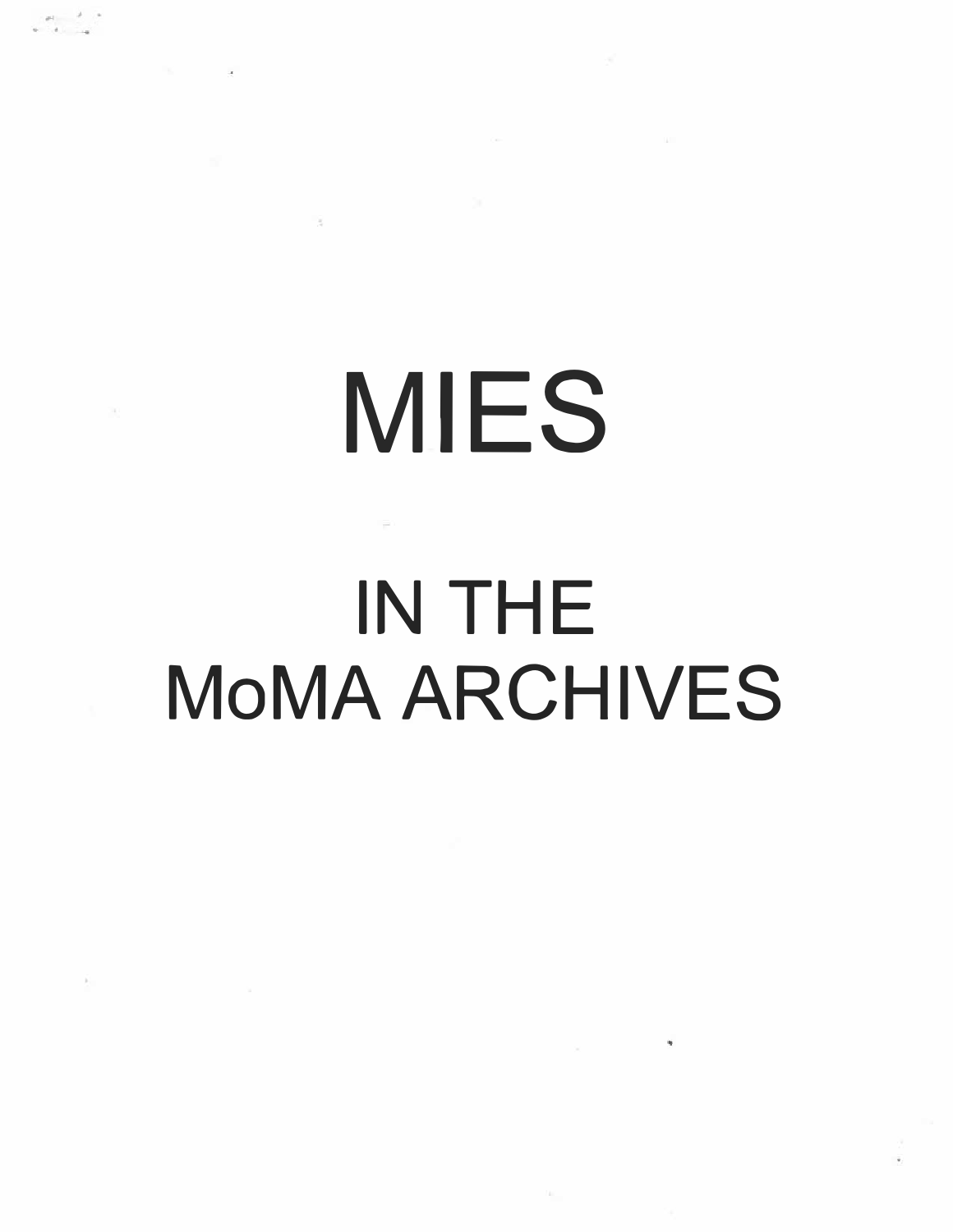The Museum of Modem Art and Mies van der Rohe have a very distinctive history. From the early days of this institution, founding Director Alfred H. Barr, Jr. had a keen interest in the work of Mies. He cultivated a relationship with the great architect and nurtured wide-spread recognition of his work. In considering an architect for the Museum's 1939 building  $-$  an early landmark of the "International Style" in America  $-$ Barr ardently wished to-employ Mies as co-architect. Unfortunately, he was overruled and the commission was given to Trustee Philip Goodwin and his assistant, Edward Durrell Stone. The following year, Barr suggested to Helen Resor that she consider Mies for the design of her country house in Jackson Hole, Wyoming. It is this commission which brought Mies to the United States, and thus forevermore changed the landscape of modern urban America.

� .

Over the decades, MoMA continued to champion the work of Mies. Beginning as early as 1932 with its exhibition of Modem Architecture: lntemational Exhibition (the occasion at which the term "International Style" was christened) and its related publications by Philip Johnson and Henry-Russell Hitchcock, MoMA introduced the work of Mies and his colleagues to the United States. This was followed fifteen years later with Mies' first major retrospective, presented at the Museum in 1947 and circulated around the country to thirteen venues over the course of two and a half years. Philip Johnson wrote the catalogue that accompanied the exhibition; the book was the first publication in English devoted to the work of Mies and the text achieved canonical status.

In 1969, the Museum mounted a memorial exhibition in honor of Mies. MoMA organized an exhibition on the theme of Mies' Barcelona Pavilion in 1979. The exhibition, consisting of original drawings, studies, plans, photos, a model, and a Barcelona chair and ottoman, was shown in four countries, though it never appeared in New York. A large-scale, posthumous retrospective occurred at MoMA in 1986 on the occasion of the architect's centennial.

Both Alfred H. Barr, Jr. and Philip Johnson – architect, Trustee, and former head of the Museum's department of architecture and design - as well as other MoMA staff, had long championed the work of Mies. In their own words, Barr considered Mies "the greatest architect of our generation" and Johnson regarded him as "a leader of revolutionizing modem architecture and the arts."

The Museum of Modem Art Archives was established in 1989 by resolution of the Board of Trustees as an independent Museum program to preserve and make accessible the Museum's historical records to staff, outside scholars, and researchers. Additionally, the Museum Archives is the custodian of primary source material and other historical documentation related to the history of twentieth-century art. Documents in this exhibition, on view summer through fall 2001, were selected from the holdings of the Museum Archives for display in conjunction with the current exhibition Mies in Berlin [June 21-September 11, 2001].

This exhibition was organized by members of the staff of the Museum Archives: Michelle Elligott, Michelle Harvey, Jeremy Melius, and Kathleen Tunney.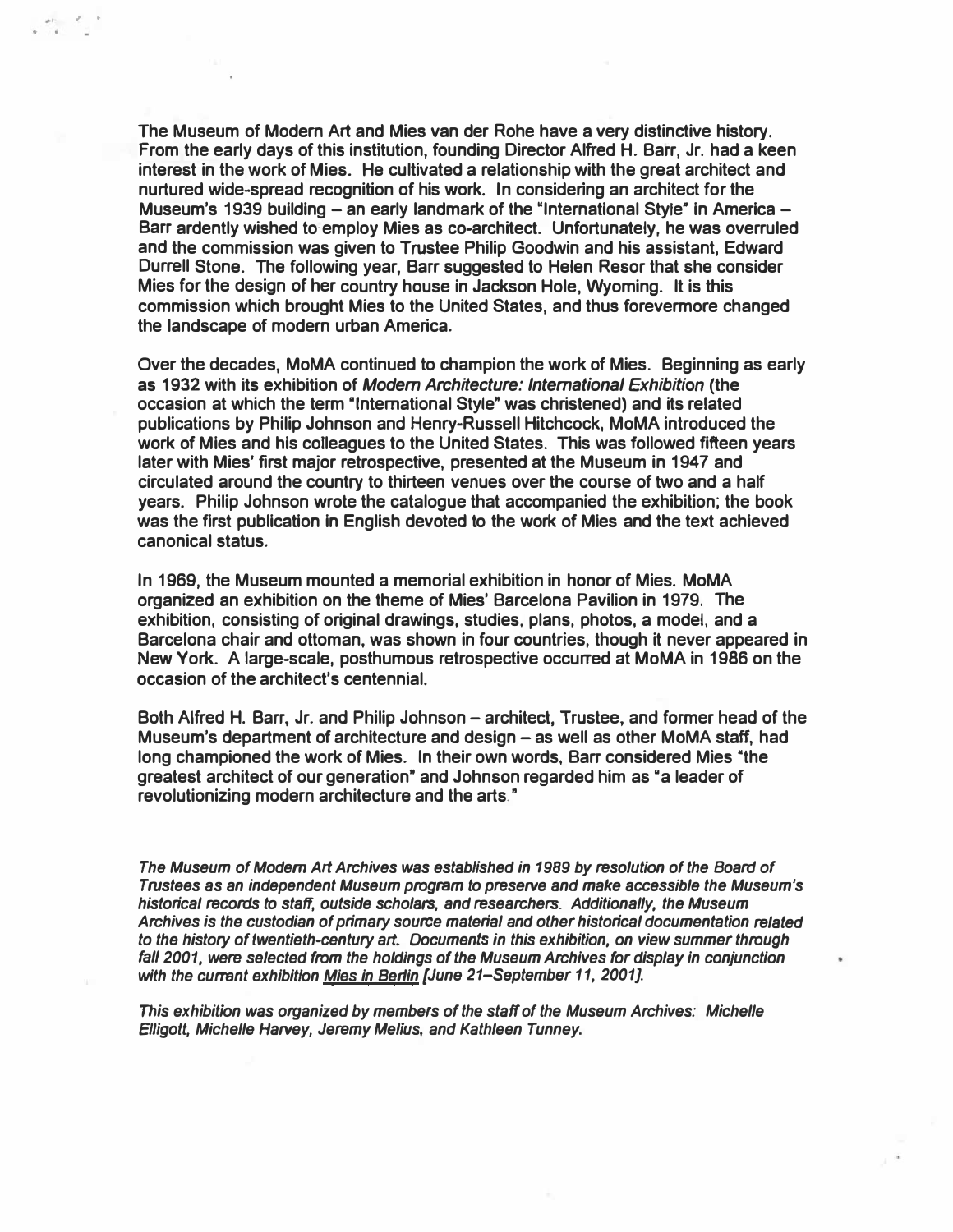I. Mies van der Rohe is Alfred H. Barr, Jr.'s first choice for associate architect working under Phillip Goodwin on the Museum's 1939 building at 11 West 53 Street. Barr is overruled by several Museum trustees who allow Goodwin to appoint his assistant, Edward Durrell Stone.

Letter, Tom Mabry-Alfred H. Barr, Jr., June 18, 1936 The Museum of Modem Art Archives, NY: Alfred H. Barr, Jr. Papers, 1.18.

Cable, Alfred H. Barr, Jr.—Tom Mabry, July 6, 1936 The Museum of Modem Art Archives, NY: Alfred H. Barr, Jr. Papers, 1.18.

Letter, Alfred H. Barr, Jr.—A. Conger Goodyear, July 6, 1936 The Museum of Modem Art Archives, NY: Alfred H. Barr, Jr. Papers, 1.18.

Cable, A. Conger Goodyear—Alfred H. Barr, Jr., July 7, 1936 The Museum of Modem Art Archives, NY: Alfred H. Barr, Jr. Papers, 1.18.

Typescript Draft of Cable, Alfred H. Barr, Jr.-Nelson A. Rockefeller, July 7, 1936

The Museum of Modem Art Archives, NY: Alfred H. Barr, Jr. Papers, 1.18.

Letter, Alfred H. Barr, Jr.—Joseph Hudnut, July 10, 1936 The Museum of Modem Art Archives, NY: Alfred H. Barr, Jr. Papers, 1.18.

Letter, Mies van der Rohe-Alfred H. Barr, Jr., July 14, 1936 The Museum of Modem Art Archives, NY: Alfred H. Barr, Jr. Papers, 1.18.

Letter, Alfred H. Barr, Jr.—Joseph Hudnut, August 26, 1936 The Museum of Modem Art Archives, NY: Alfred H. Barr, Jr. Papers, 1.18.

Photograph of the Goodwin-Stone Building, 1939 The Museum of Modem Art Archives, NY: Public lnfonnation Event Photographs, "MoMA Construdion, 1938·.

II, Barr recommends Mies to Helen Resor for the design of her country house In Jackson Hole, Wyoming. This occasion brings Mies to the United States for the first time.

Letter, Helen Resor-Alfred H. Barr, Jr., February 8, 1937 The Museum of Modem Art Archives, NY: Alfred H. Barr, Jr. Papers, 1c.

Letter, Alfred H. Barr, Jr.-Mies van der Rohe, February 11, 1937 The Museum of Modem Art Archives, NY: Alfred H. Barr, Jr. Papers, 1c.

Letter Helen Resor-Alfred H. Barr. Jr., July 12, 1937 The Museum of Modem Art Archives, NY: Alfred H. Barr, Jr. Papers, 1c.

Letter, Alfred H. Barr, Jr.-Helen Resor, October 2, 1937 The Museum of Modem Art Archives, NY: Alfred H. Barr, Jr. Papers, 1c.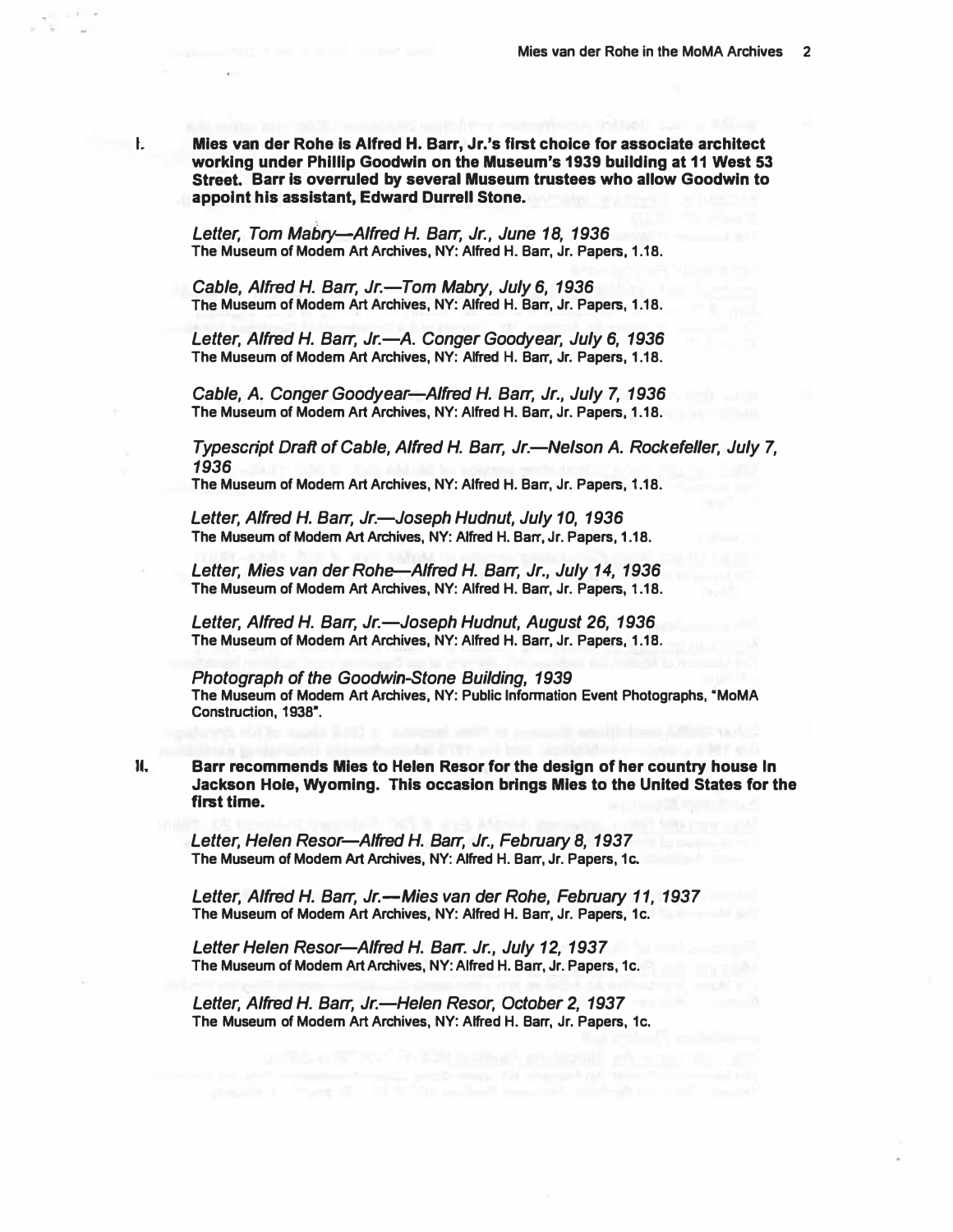Ill. MoMA's 1932 Modem Architecture exhibition introduces Mies and coins the phrase "International Style" to describe the works on view.

## Exhibition Brochure

Modem Architecture: International Exhibition [MaMA Exh. # 15, February 9- March 23, 1932].

The Museum of Modem Art Archives, NY: Abby Aldrich Rockefeller Scrapbooks, Album 1.

## Installation Photographs

International Exhibition of Modem Architecture [Circulating version of MoMA Exh. #15, an view at Bullock's Wilshire Department Store in Las Angeles]. The Museum of Modem Art Archives, NY: Records of the Department of Circulating Exhibitions, Album A1(1).

IV. Mies' first retrospective occurs at MoMA in 1947. Philip Johnson pens the definitive catalogue.

#### Press Release

Mies van der Rohe [Circulating version of MaMA Exh. # 356, 1948-1951] The Museum of Modem Art Archives, NY: Records of the Department of Circulating Exhibitions,  $II.174(4).$ 

# **Itinerary**

Mies van der Rahe [Circulating version of MoMA Exh: # 356, 1948-1951] The Museum of Modem Art Archives, NY: Records of the Department of Circulating Exhibitions,  $11.174(4)$ .

# Reproductions of Text Panels

Mies van der Rohe [Circulating version of MoMA Exh. # 356, 1948-1951] The Museum of Modem Art Archives, NY: Records of the Department of Circulating Exhibitions,  $11.174(4)$ .

V. Other MoMA exhibitions devoted to Mies Include: a 1966 show of his drawings, the 1969 memorial exhibition, and the 1979 Internationally circulating exhibition Mies van der Rohe: Barcelona Pavillion.

## Exhibition Brochure

Mies van der Rohe Drawings [MoMA Exh. # 790, February 2-March 23, 1966] Tha Museum of Modem Art Archives, NY: Public Information Records, •Mtes van der Rohe Archive, Architecture and Design, February 2-March 20, 1966:

Memorandum, Richard L. Palmer-Gerry Marenoff, August 19, 1969 The Museum of Modem Art Archives, NY: Bates Lowry Papers, 1.3.

# Reproduction of Text Panel

Mies van der Rohe: Barcelona Pavillion [ICE-F-192-79] The Museum of Modem Art Archives, NY: International Councilllntemational Program Exhibition Records. Mies van der Rohe: Barcelona Pavillion. (ICE-F-24-54): box 115.2.

# Installation Photograph

Mies van der Rohe: Barcelona Pavillion [ICE-F-192-79] in Bilbao The Museum of Modem Art Archives, NY: International Council/International Program Exhibition Records. Mies van der Rohe: Barcelona Pavillion. (ICE-F-192-79): box 115.4. (Bilbao).